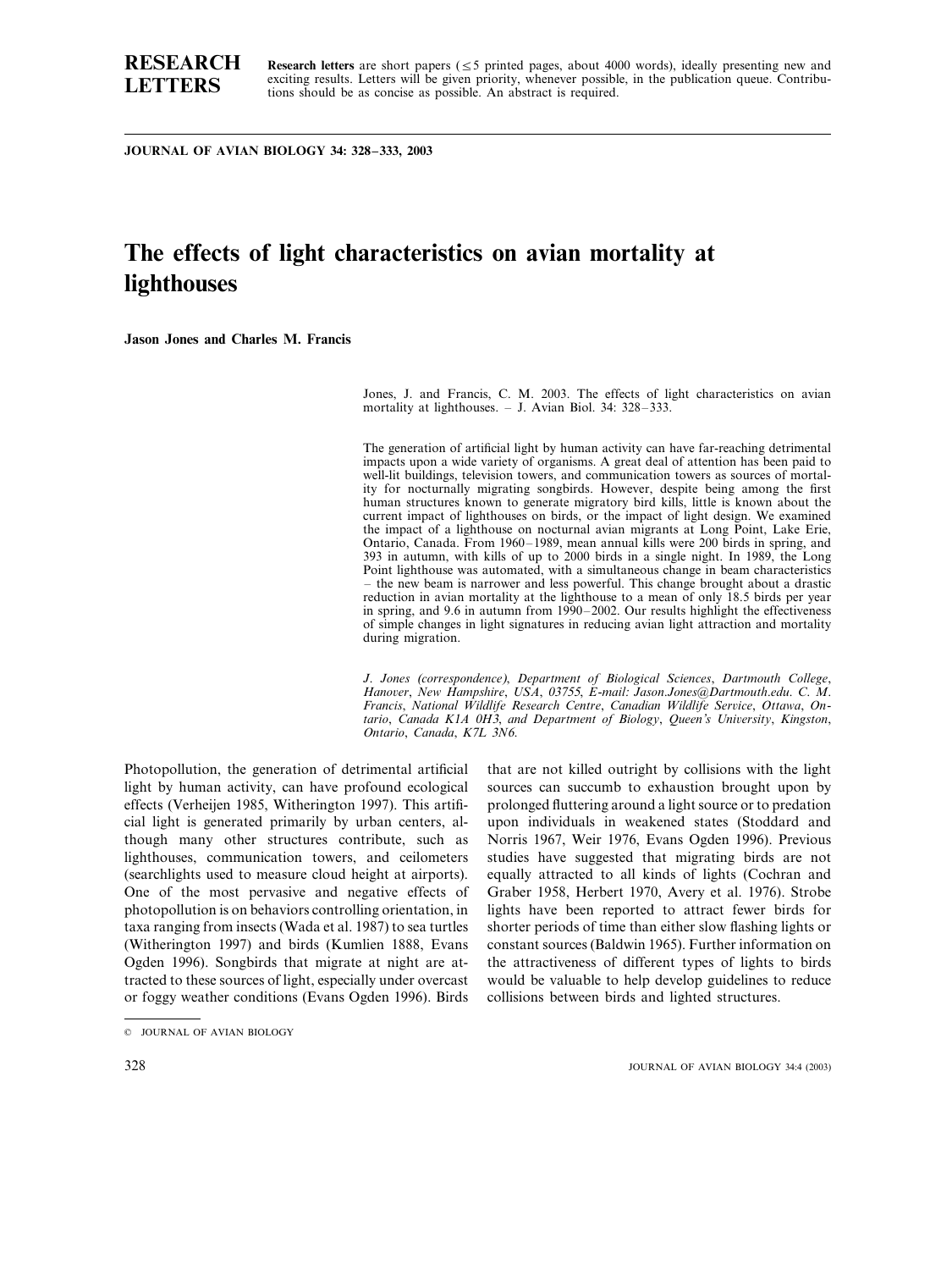A great deal of attention has been paid to well-lit buildings, television towers, and communication towers as sources of nocturnal migration mortality (Evans Ogden 1996, Crawford and Engstrom 2001). However, despite being among the first human-made structures to generate large kills of migratory birds (Barrington 1900, Clarke 1912), comparatively little attention has been paid to the contribution of lighthouses to this problem, especially recently. For example, a 1978 United States Fish and Wildlife Service report (Avery et al. 1978) highlighted 670 references to bird mortality through collisions with human-made structures and only 84 of those references involved lighthouses.

In this paper, we examine the impact on nocturnal avian migrants of a lighthouse at Long Point, Lake Erie, Ontario, Canada. In the past, large kills have been documented at this light, with up to 2000 birds killed in one night (Lewis 1927, Saunders 1930, Baldwin 1965, Bradstreet and Woodford 1970). In 1989, the Long Point lighthouse was automated, with a concomitant change in beam characteristics. Changing the light signature of a lighthouse can have a dramatic effect on its tendency to attract nocturnal migrants. In 1961, the light source of a lighthouse in Dungeness, Kent, UK, was changed from the original revolving beam to a strobe light, and nocturnal kills at this lighthouse stopped almost immediately (Baldwin 1965). Similar changes in light design have occurred, or might be anticipated, at many other lighthouses in North America.

Here we document and compare the frequency of kills and numbers of birds killed at the Long Point lighthouse before and after the change in light signature, and consider the reasons behind the observed changes in kill frequency. We then use our results to make general recommendations about how to minimize nocturnal migration mortality through light source management.

### **Methods**

The Long Point peninsula is a 35 km long sand spit that extends eastward into Lake Erie from near Port Rowan, Ontario. The lighthouse is situated at the eastern tip of the peninsula  $(42^{\circ}33' \text{ N}, 80^{\circ}10' \text{ W})$ , approximately equidistant in a north-south direction from the Ontario and Pennsylvania shores, and has been in place at the tip since 1916. It is 31.1 m high.

During the period of our study, from 1960–2002, there have been several changes to the design of the light (Geoff Fortier pers. comm., David Hussell pers. comm.). Although the flash frequency of the light has not changed in the last 40 years, the intensity and breadth of the beam have. In 1960, the light was a 4-panel bulls eye system rotating once every 32 s (1

flash every 8 s) and was lit by a 1500 W incandescent lamp that was changed to a 400 W mercury vapor lamp in 1962. Prior to 11 October 1989, the optical system in the lighthouse had a conservative range estimate of 32 km. On 11 October 1989, the lighthouse was converted to solar power and a new rotational lantern (PRB-46) was installed. The PRB-46 had two beams with a full rotation every 16 s (1 flash every 8 s). The estimated range of this light was 29 km. On 13 June 1996, the range of the PRB-46 was downgraded from 29 km to 24–26 km. On 24 June 1998, an APRB-252 rotational lantern was installed. This light has 6 beams that rotate every 48 seconds, thus maintaining the flash frequency. The current system has a horizontal width of 8 degrees and a vertical width of 4 degrees. This equates to a beam approximately 28 m wide and 14 m high at a distance of 100 m. The exact dimensions of the beam prior to solarization are unknown but the beam would have been much wider in both dimensions (Bob Nichols pers. comm.). The intensity of the original beam was estimated at close to 100,000 candlepower, the current system is less than half as intense.

From 1960 onwards, Long Point Bird Observatory (LPBO) has been operating a banding and migration monitoring station in both spring and fall at the tip of Long Point (Hussell et al. 1992, Francis and Hussell 1998). As part of the daily operations, staff or volunteers carry out a standardized 1 hr observational count each morning, along a route that runs past the base of the lighthouse. As part of this count, they are asked to check for any dead birds around the lighthouse. In addition, on nights when weather conditions were considered appropriate to attract birds (e.g. foggy conditions or dense cloud cover; Baldwin 1963, Evans Ogden 1996), observations were often made of birds at night, and an extra effort was made to search the base of the lighthouse in the early morning. Lighthouse keepers were on duty every night and would often wake LPBO personnel if there were birds in the beams. Prior to 1973, observers were permitted to climb the lighthouse at night and often captured large numbers of birds fluttering against the windows for banding. Any dead birds were collected and identified, with age and sex recorded when possible. Through most of its history, the base of the lighthouse was surrounded either by a pond of water or exposed sand. However, in summer 1987 a concrete heli-pad (measuring about 1.5 m high and about 10 m in diameter) was installed around the base, substantially reducing the effects of scavengers, and making dead birds easier to find.

Because of inconsistency in the effort devoted to counting or catching birds attracted to the light, but not killed, we restricted our analyses to birds that were killed at the light. We considered both the number of birds killed each year, as well as the number of nights per year with at least one bird killed. We compared spring and autumn results, to determine whether the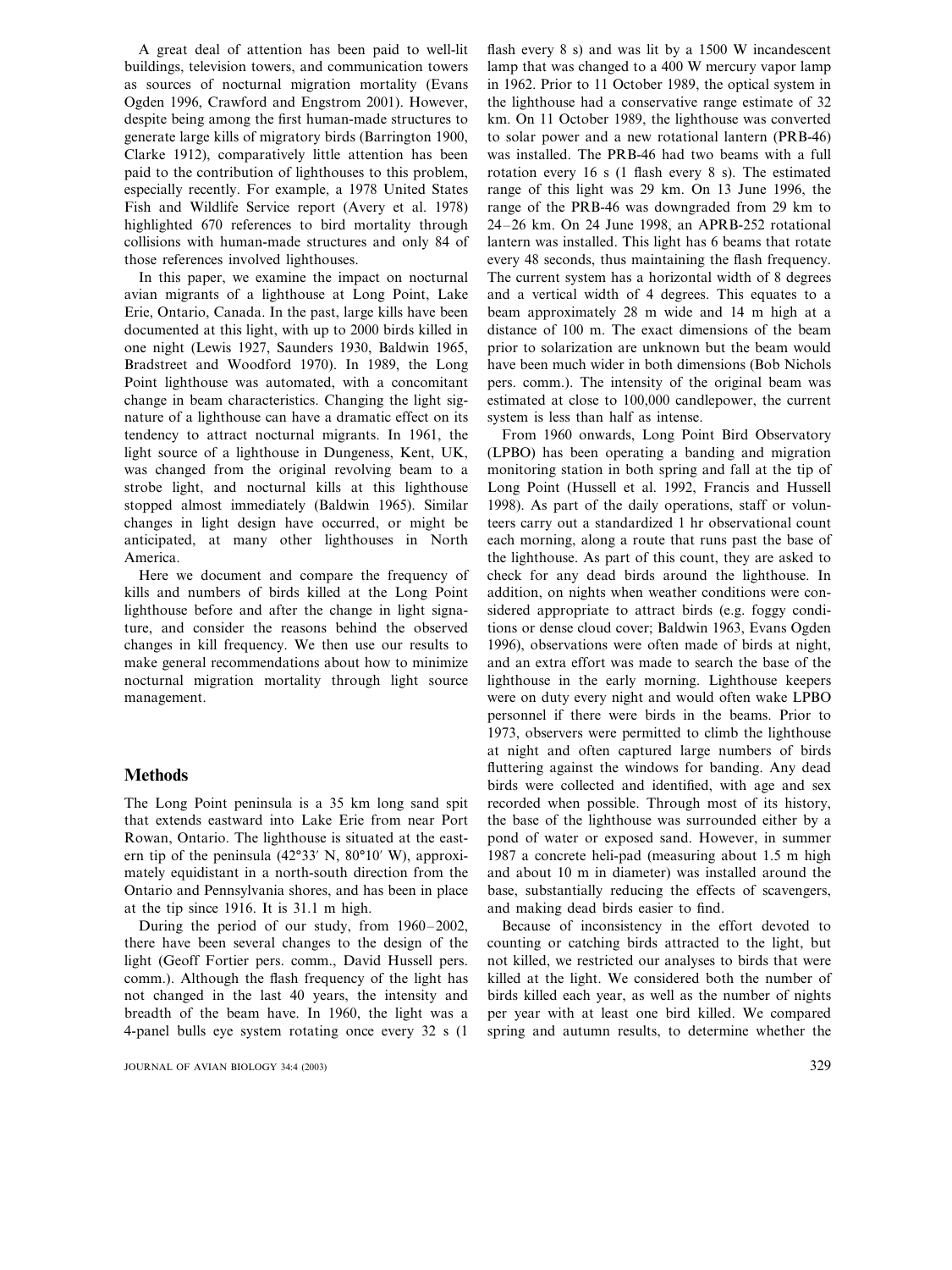lighthouse posed a greater threat in one season than in the other. We evaluated the impact of the 1989 change in the lighthouse by comparing mean annual kills up until 1989 (because the change was near the end of the 1989 season), with kills from 1990–2002, testing spring (6 April–10 June) and autumn (13 August–20 October) separately. To determine whether differences in kills might be related to differences in effort, we calculated numbers of days with migration monitoring coverage in each season, excluding spring data from 1965 and 1973 when some of the original records were lost. Although some kills were recorded on days without complete migration monitoring coverage, and checks of the lighthouse may have been missed on some days with coverage, this provides the best available measure of the monitoring effort each year. The number of days of coverage was 2,347 in spring and 3,801 in autumn. To test whether differences in kills may be related to changes in numbers of birds migrating (on days with coverage), we calculated the total numbers of birds counted each season (estimated daily totals), for 64 species of regularly recorded, mainly nocturnal migrants (see Francis and Hussell 1998). All statistical comparisons between seasons, and before and after the 1989 change in the light, were based on Kruskal-Wallis two-sample tests, as implemented through SAS PROC NPAR1WAY (SAS Institute Inc. 1999). Values presented in text are means  $\pm$  SE.

#### **Results and Discussion**

Over the 41 years of the study, the total number of birds reported killed was 6,259 in spring and 11,899 in autumn, representing 121 species. Most of these species were represented by 1 or 2 individuals, with 10 species accounting for over 50% of mortality (Table 1). The 10 most commonly killed species are not necessarily the most commonly detected species at the Long Point Bird Observatory. For example, the most commonly cap-

tured wood-warbler during autumn migration at Long Point is the yellow-rumped warbler *Dendroica coronata* with over 20,000 individuals banded (Jones et al. 2002), however, only 194 have ever been found dead at the lighthouse. Several of the most commonly killed species (e.g. red-eyed vireo *Vireo oliaceus*, bay-breasted warbler *Dendroica castanea*, blackpoll warbler *Dendroica striata*, ovenbird *Seiurus aurocapillus*) have been identified in other studies (e.g. Evans Ogden 1996) as being particularly susceptible to light attraction and mortality. The reasons for this are unclear; one hypothesis states that these species typically make short fast flights through heavy cover and may use 'light patches' as guides during flight (Snyder 1946), hence rendering them susceptible to light attraction. Alternatively, these species may be particularly abundant in North America, or may migrate at lower altitudes or in other ways that make them susceptible to lights.

The number of birds killed at the lighthouse after the 1989 change in the light dramatically dropped in both spring and autumn (Fig. 1). There was substantial variation among years in the number of birds killed (range 0–2423 birds). However, the number of birds killed each year before the change was significantly higher than the number of birds killed each year following the change, in both spring and autumn (Table 2). Similarly, the number of nights with kills each year was significantly higher before than after the change, in both spring and autumn (Table 2). This change was not related to changes in effort, as the mean number of days of coverage for migration monitoring each year remained nearly unchanged (Table 2).

The kill totals are undoubtedly affected by a certain degree of sampling bias. In recent years, less attention has been paid to the region surrounding the lighthouse (because birds were so rarely found) and the number of killed birds has probably been underestimated, although particular attention was paid in 2000, 2001 and 2002 in response to our study. We believe that the zeroes in the data set are real. Similarly, during the

Table 1. The 10 most frequently killed species at the Long Point lighthouse, Lake Erie, Ontario (1960–2002), out of a total reported kill of all species during this period of 6,259 in spring and 11,899 in autumn.

| English name         | Scientific name        | Spring |               | Autumn |               |  |
|----------------------|------------------------|--------|---------------|--------|---------------|--|
|                      |                        | n      | $\frac{0}{0}$ | n      | $\frac{0}{0}$ |  |
| Swainson's thrush    | Catharus ustulatus     | 913    | 14.6          | 750    | 6.3           |  |
| Common yellowthroat  | Geothlypis trichas     | 422    | 6.7           | 1,155  | 9.7           |  |
| Ovenbird             | Seiurus aurocapillus   | 613    | 9.8           | 820    | 6.9           |  |
| Red-eyed vireo       | <i>Vireo olivaceus</i> | 396    | 6.3           | 866    | 7.3           |  |
| Blackpoll warbler    | Dendroica striata      | 66     | 1.1           | 924    | 7.8           |  |
| Bay-breasted warbler | Dendroica castanea     | 275    | 4.4           | 600    | 5.0           |  |
| Magnolia warbler     | Dendroica magnolia     | 221    | 3.5           | 540    | 4.5           |  |
| Veery                | Catharus fuscescens    | 426    | 6.8           | 163    | 1.4           |  |
| Tennessee warbler    | Vermivora peregrina    | 147    | 2.4           | 344    | 2.9           |  |
| Blackburnian warbler | Dendroica fusca        | 154    | 2.5           | 263    | 2.2           |  |
| <b>TOTALS</b>        |                        | 3.633  | 58.0          | 6,425  | 54.0          |  |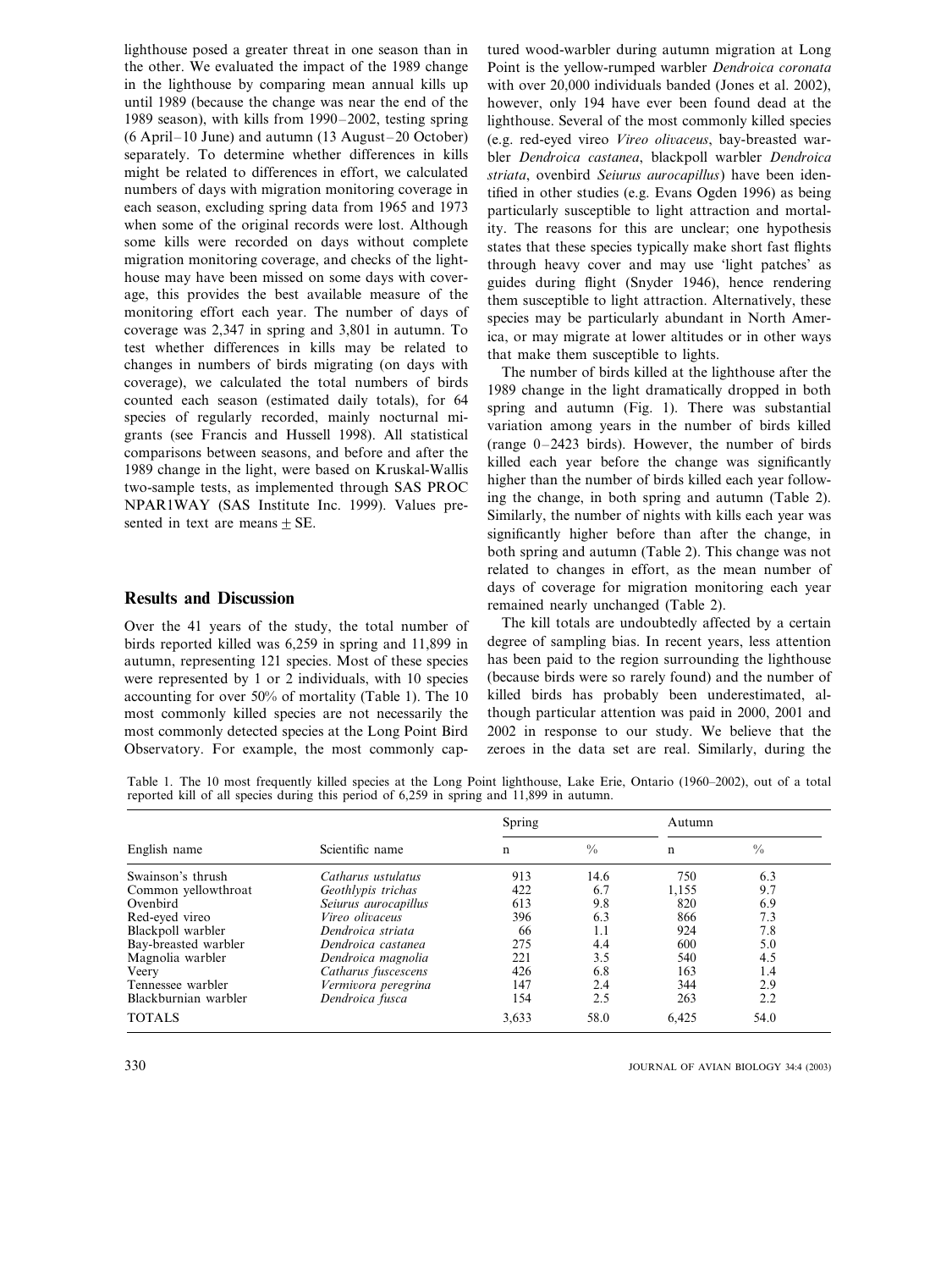

Fig. 1. Number of birds killed each year during spring and autumn migration at a lighthouse at Long Point, Ontario. The arrows indicate the timing of the light signature change.

years of massive kills before the light change and installation of the raised heli-pad, there was no doubt an under-recording of killed birds on at least some nights due to a variety of reasons, including too many birds to process on some nights, greater loss of carcasses due to scavenging by predators such as skunks *Mephitis mephitis* and raccoons *Procyon lotor*, and the possibility of kills on nights without coverage. Although the under-recording bias, as a percentage of total kills, could potentially be larger in recent years, in terms of number of birds it is likely lower, and could not have led to the dramatic changes observed subsequent to the change in the light.

The dramatic decrease observed at Long Point is consistent with the observations at the Dungeness lighthouse, where kills virtually stopped after the light was converted to a strobe (Baldwin 1965). One anomaly that we cannot explain is the relatively large number of

birds killed in fall 1990, the first year after the light change (Fig. 1). The Long Point lighthouse was intermittently floodlit during the time period of the study and floodlighting of tall structures has led to declines in avian attraction in some areas (e.g. Dungeness, Baldwin 1965) and increases in others (e.g. the C. N. Tower in Toronto, Evans Ogden 1996). Unfortunately, it is not known if the lighthouse was floodlit in the fall of 1990.

A second anomaly appears in the spring of 2002, with 220 dead birds recorded. One possible explanation was that May 2002 was also unusual from a weather point of view. Temperatures in May in the region were the coldest of the last 34 years and the weather conditions (e.g. wind direction, cloud cover) on the nights of the largest totals created classic kill conditions at the lighthouse (David Hussell pers. comm.).

The mean number of birds killed and the mean number of nights with kills, prior to the change in the light, was apparently much larger in autumn than spring (Table 2), though only the difference in number of kill-nights was statistically significant (number of birds, Kruskal-Wallis two-sample test:  $\chi^2 = 3.58$ , P = 0.05, number of kill nights, Kruskal-Wallis two-sample test:  $\chi^2 = 6.23$ , P = 0.01). The observed differences in the number of nights with kills in spring and autumn is likely due to the more prolonged nature of autumn migration in eastern North America (Preston 1966). This is supported by the small and non-significant difference in the mean number of birds counted each year during spring and autumn migration (Spring:  $11,882 \pm 902$  birds; Autumn:  $13,956 \pm 1,564$  birds; Kruskal-Wallis two-sample test:  $\chi^2 = 0.09$ , P = 0.77) despite the number of days of coverage being, on average, 50% higher in autumn (Spring:  $60 \pm 2.8$  days, Autumn: 95  $\pm$  4.0 days; Kruskal-Wallis two-sample test:  $\chi^2$  = 29.83,  $P < 0.0001$ ).

There are two other possible explanations for the changes in the number of birds killed in the 1990s. The first is that migrant populations in general have declined. However, mean seasonal totals of well-monitored migrants more than doubled, from  $9700 \pm 600$ per season in  $1961 - 1989$  to  $20,500 \pm 1200$  in  $1990 -$ 2002. These numbers are influenced both by changes in sampling and in bird populations, but more sophisti-

Table 2. Number of birds killed, number of nights with kills and number of coverage days both before and after the 1989 change in the lighthouse at the tip of Long Point, Ontario. Values are annual means  $\pm$  SE of untransformed variables, with Kruskal-Wallis  $\chi^2$  statistics and associated P-values.

|                                                            | Before         | After         | $\chi^2$ |          |  |
|------------------------------------------------------------|----------------|---------------|----------|----------|--|
| Spring                                                     |                |               |          |          |  |
| Number of birds killed                                     | $200.6 + 52.6$ | $18.5 + 16.8$ | 3.58     | < 0.0001 |  |
|                                                            | $3.7 + 0.6$    | $0.9 + 0.4$   | 3.05     | 0.001    |  |
| Number of coverage days                                    | $61.1 + 3.9$   | $58.1 + 2.0$  | 0.65     | 0.42     |  |
| Autumn                                                     |                |               |          |          |  |
| Number of birds killed                                     | $392.5 + 92.7$ | $9.6 + 5.3$   | 4.24     | < 0.0001 |  |
|                                                            | $7.7 + 1.4$    | $2.0 + 0.7$   | 3.26     | 0.0006   |  |
| Number of coverage days                                    | $91.6 + 6.3$   | $95.3 + 0.9$  | 1.86     | 0.17     |  |
| Number of nights with kills<br>Number of nights with kills |                |               |          |          |  |

JOURNAL OF AVIAN BIOLOGY 34:4 (2003) 331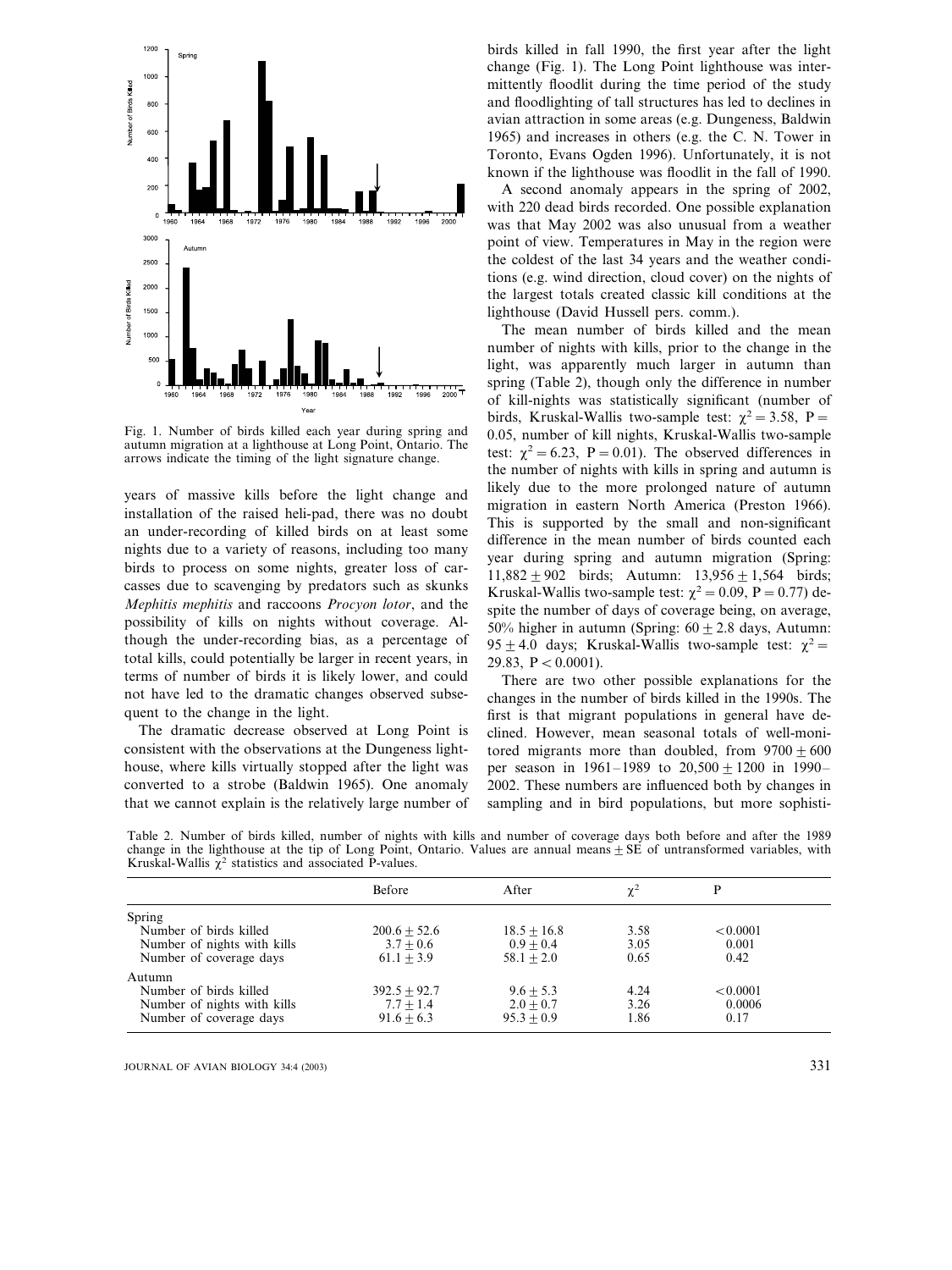cated analyses, taking into account variation in coverage and other factors, indicate that the numbers of most species that migrate through Long Point have increased over the last 37 years (Francis and Hussell 1998).

The second is that there has been a change in weather conditions that has affected the conditions under which birds are attracted to lights. Weather data from Long Point were only available for some of the years covered by this study. However, an analysis of weather variables from the NOAA station at Erie, Pennsylvania, about 20 km south of Long Point, showed few differences in average weather in each season (temperature, wind speed and direction, cloud cover, horizontal visibility) between 1961–1989 and 1990–2000 (C. M. Francis unpubl. data). There was a significant difference  $(P<0.05)$  in cloud cover, but the difference was a decline of 4% in the number of completely overcast days and a corresponding increase in the number of completely clear days. Even if cloudiness does affect bird kills (Evans Ogden 1996), such a small difference could not explain the dramatic drop in kills observed after 1989.

There appear to be two ways in which light signatures can be altered to minimize the impact of tall, lighted structures on nocturnal migration. The first option is to alter the intensity and nature of the beam itself. Light attraction is positively related to light intensity (Verheijen 1985), as exemplified by the changes observed at the Long Point light. Given advances in radio, radar and satellite navigation technology, lighthouses do not play the important safety role they once did; efforts should be made to encourage the downgrading of lighthouse lamp intensities. The second option is to change from a fixed or rotating beam system to a flashing or intermittent light system (e.g. Dungeness, Baldwin 1965). Fixed and rotating beams tend to attract more birds than do flashing or strobe lights, although slow-flashing lights still attract birds (Munro 1924, Tufts 1928, Baldwin 1965). The interruption of the light appears to allow the birds to disperse from the beam (Baldwin 1965, Avery et al. 1976). The adoption of a strobe light system in which there is a complete break between flashes does not compromise mariner or aviator safety and flashing or strobe light systems satisfy current governmental regulations on obstruction lighting (Transport Canada 2000).

It is difficult to estimate precisely the numerical impact of light attraction on migrating birds. Part of the difficulty lies in the inconsistency with which bird kills are recorded and reported. The last comprehensive examination of this problem was undertaken over 20 years ago (Avery et al. 1978). Banks (1979) estimated that collisions with tall, lighted structures were responsible for approximately 1.25 million bird casualties annually. This estimate was based on annual totals from only 3 television towers and given the documented

negative effects of other tall structures (e.g. lit buildings), the annual total is likely much higher. Despite the fact that research clearly demonstrates how lighting changes can reduce avian mortality (e.g. this study, citations in Evans Ogden 1996) and that many companies are making serious efforts to affect the necessary change, the application of known effective measures lags far behind the scope of the problem.

*Acknowledgements* – A complete list of species killed at the Long Point Lighthouse is available upon request from the corresponding author. We are grateful to G. Fortier of the Canadian Coast Guard for providing valuable data on the lighthouse specifications and for commenting on an earlier version of this manuscript. R. Nichols of Automatic Power also provided lighthouse information. D. Hussell, J. Mc-Cracken and two anonymous reviewers provided helpful comments and information. We thank Bird Studies Canada for making Long Point Bird Observatory data available, and the thousands of volunteers and many staff members over the years who have helped to collect the data. Financial support for the field operations at Long Point was provided by the W. Garfield Weston Foundation, the Ontario Ministry of Natural Resources-Wildlife Assessment Program, the Federation of Ontario Naturalists, and donations from hundreds of individuals and organizations. We are grateful to C. Fung who helped to extract all of the lighthouse kill data from 40 years of field log sheets. This paper is a contribution of the Long Point Bird Observatory, Bird Studies Canada.

#### **References**

- Avery, M. L., Springer, P. F. and Cassel, J. F. 1976. The effects of a tall tower on nocturnal bird migration – a portable ceilometer study. – Auk 93: 281–291.
- Avery, M. L., Springer, P. F. and Dailey, N. S. 1978. Avian mortality at man-made structures: an annotated bibliography. – United States Fish and Wildlife Service Report Number 78/58.
- Baldwin, D. H. 1963. Mass mortality of nocturnal migrants in Ontario. Progress Report II. – Ontario Nat. 1: 7–15.
- Baldwin, D. H. 1965. Enquiry into the mass mortality of nocturnal migrants in Ontario. – Ontario Nat. 3: 3–11.
- Banks, R. C. 1979. Human-related mortality of birds in the United States. – U.S. Fish and Wildlife Service, Special Scientific Report. – Wildlife 215: 1–16.
- Barrington, R.  $\dot{M}$ . 1900. The migration of birds as observed at Irish lighthouses and lightships. – Edward Posonby, Dublin, UK.
- Bradstreet, M. S. W. and Woodford, P. S. 1970. Nocturnal migration. – In: Long Point Bird Observatory Ten Year Report – 1960–1969, pp. 19–23.
- Clarke, W. E. 1912. Studies in bird migration. Gurney and Jackson, London.
- Cochran, W. W. and Graber, R. R. 1958. Attraction of nocturnal migrants by lights on a television tower. – Wilson Bull. 70: 378–380.
- Crawford, R. L. and Engstrom, R. T. 2001. Characteristics of avian mortality at a north Florida television tower: a 29-year study. – J. Field Ornithol. 72: 380–388.
- Evans Ogden, L. J. 1996. Collision course: the hazards of lighted structures and windows on migrating birds. – Report published by World Wildlife Fund Canada and the Fatal Light Awareness Program, Toronto, ON.
- Francis, C. M. and Hussell, D. J. T. 1998. Changes in numbers of land birds counted in migration at Long Point Bird Observatory, 1961–1997. – Bird Populations 4: 37–66.
- Herbert, A. D. 1970. Spatial disorientation in birds. Wilson Bull. 82: 400–419.